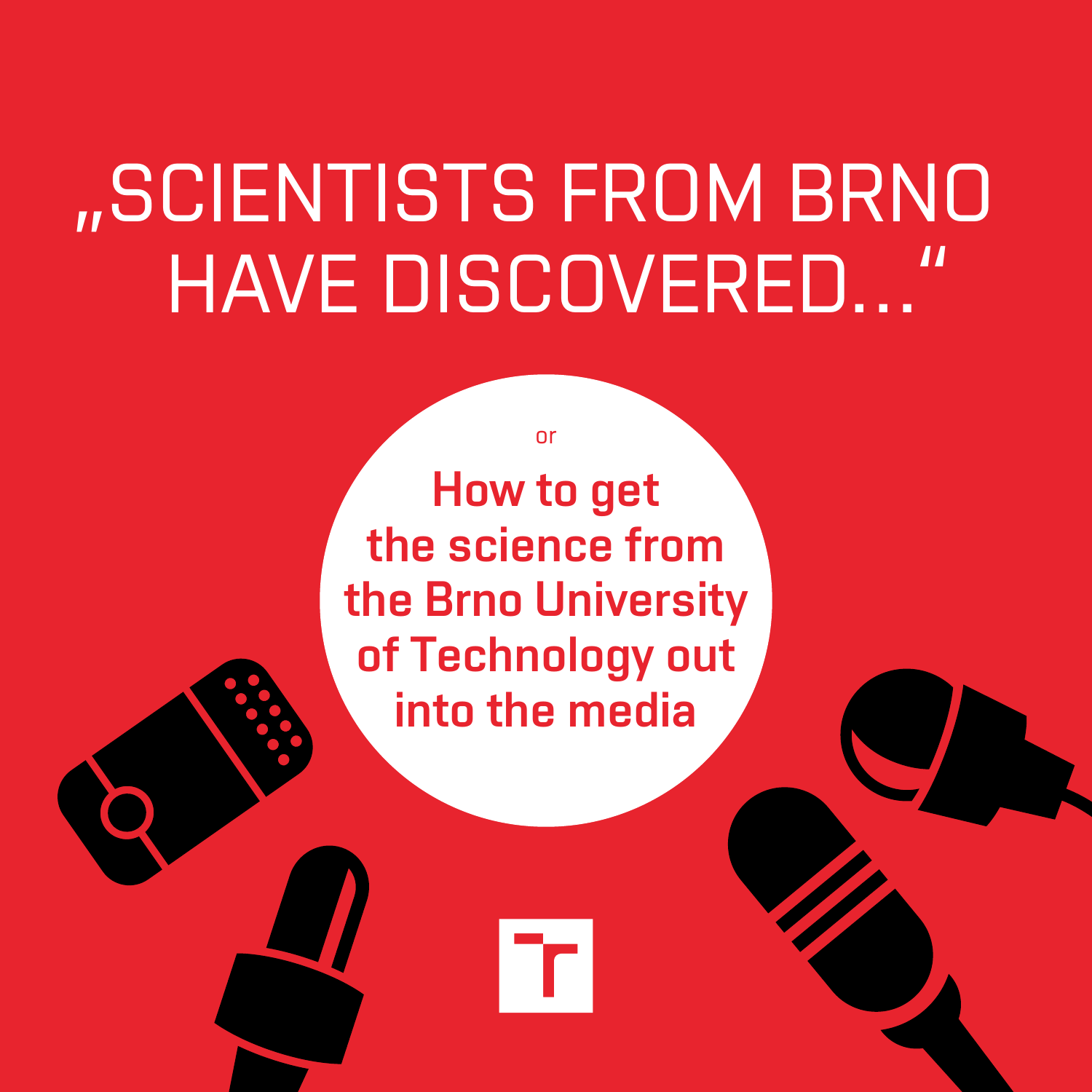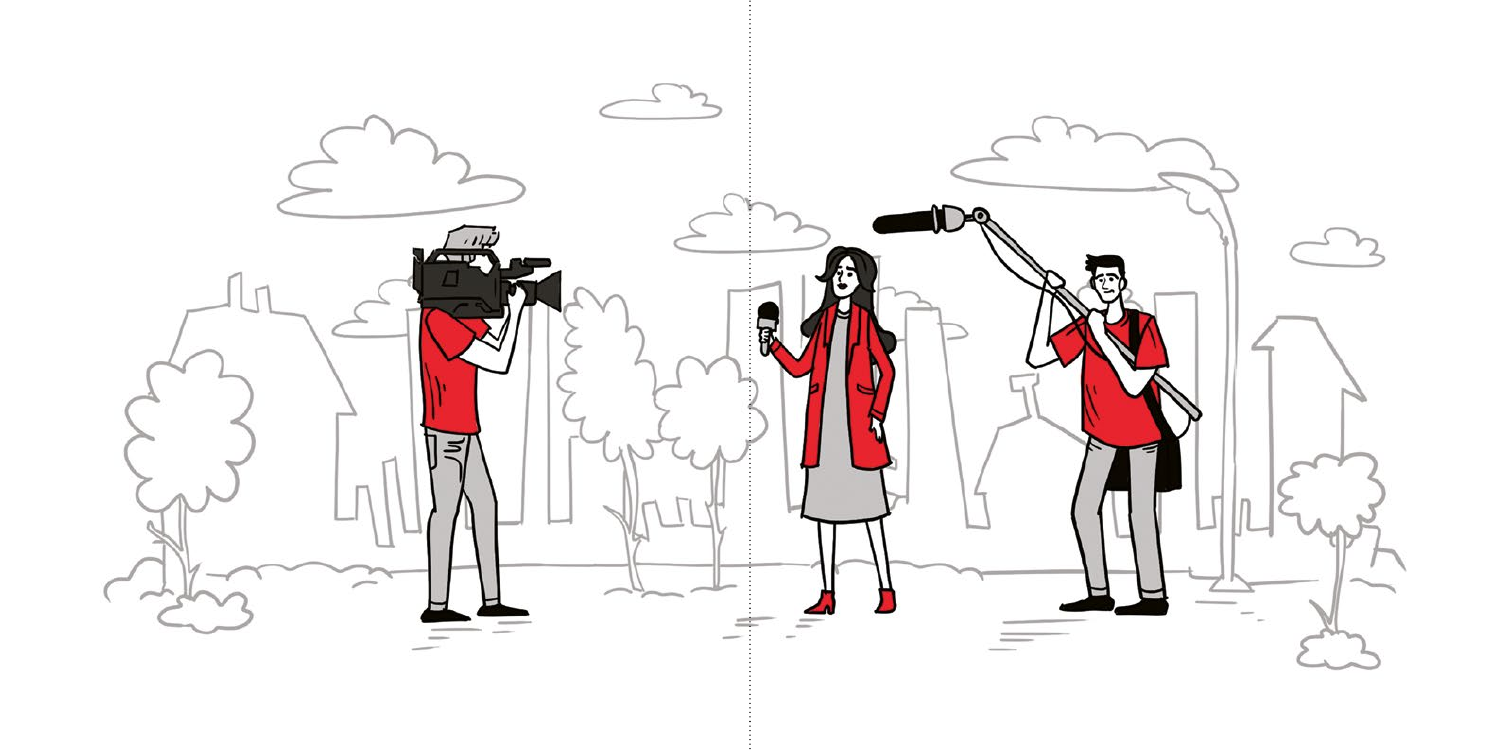...the goal of science is to acquire new knowledge that is beautiful either in and of itself or due to the utility that it brings people.

\*

\* JUNGWIRTH, Pavel. Malý princ a věda. Respekt [online]. 25. 3. 2017 [cit. 2021-7-29]. Available from: https://www.respekt.cz/tydenik/2017/13/maly-princ-a-veda?\_fid=dw5b

But what if the public does not know very much about science, technology or art? Casting the blame on journalists and the media does not help anything. We should start with ourselves and learn how better to speak about science with the public. If we are able to intelligibly explain what we are working on and why it is important to the public, science may be given greater space and not only in the media.

We want to show you in this handbook that popularisation and communicating with journalists is not rocket science. It can also be fun and a skill that can come in handy.

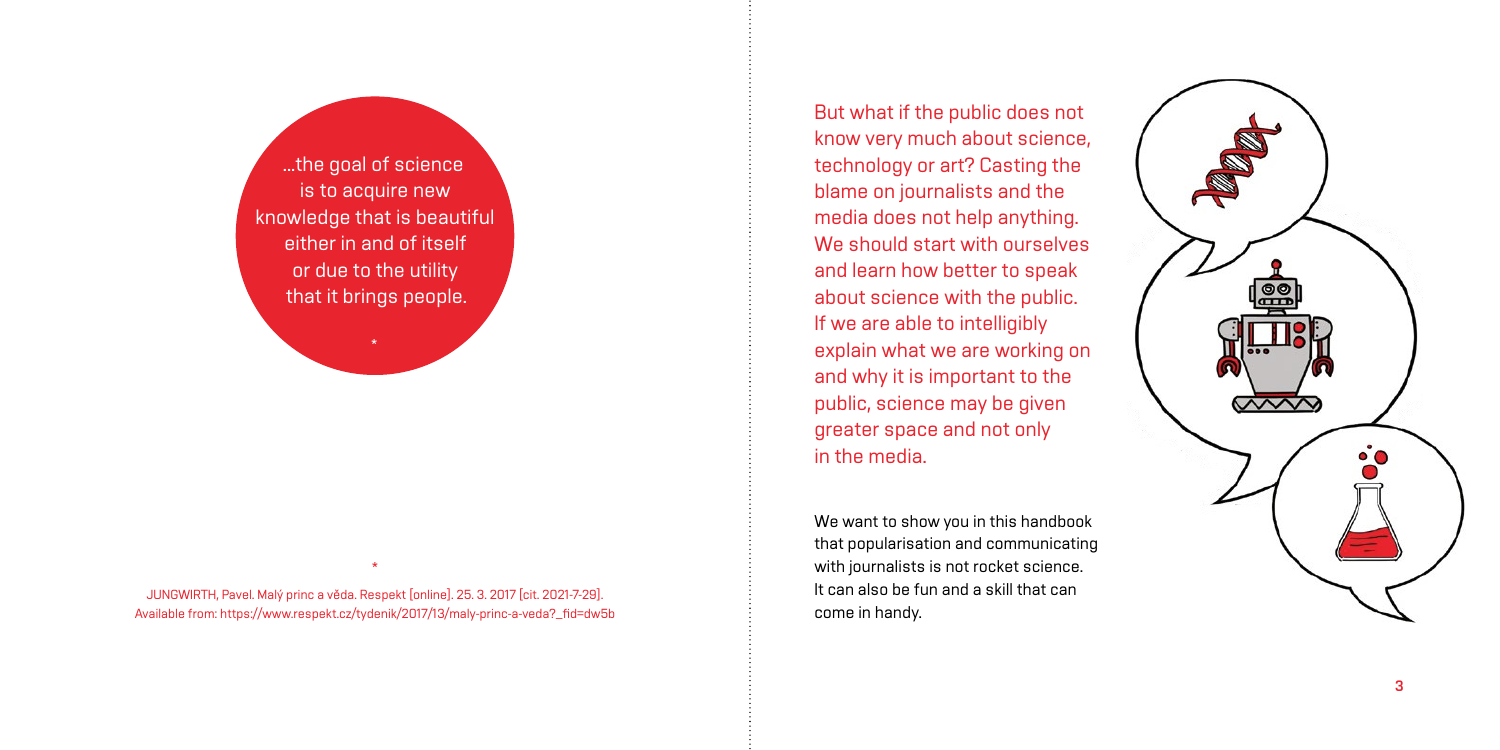## Is my topic of interest to the media?

If a journalist is going to want to work with the topic of your research, it has to comply with the following points:

### **Topicality**

Findings that are a couple of years old are of no interest to anyone. The important thing is what is happening now – the start of some interesting research, the latest prototype, some surprising results or a new collaboration. You can also update an older topic – if roads have been cracking in summer, revive the topic of new road repair methods.

### **Distinctiveness**

Why should reporters film something with you rather than with another research team? Are you the first to do something or somehow unique? Have you taken a different approach than that of the "competition"? It is not necessary to be absolutely unique, but you do need to explain where your merits lie.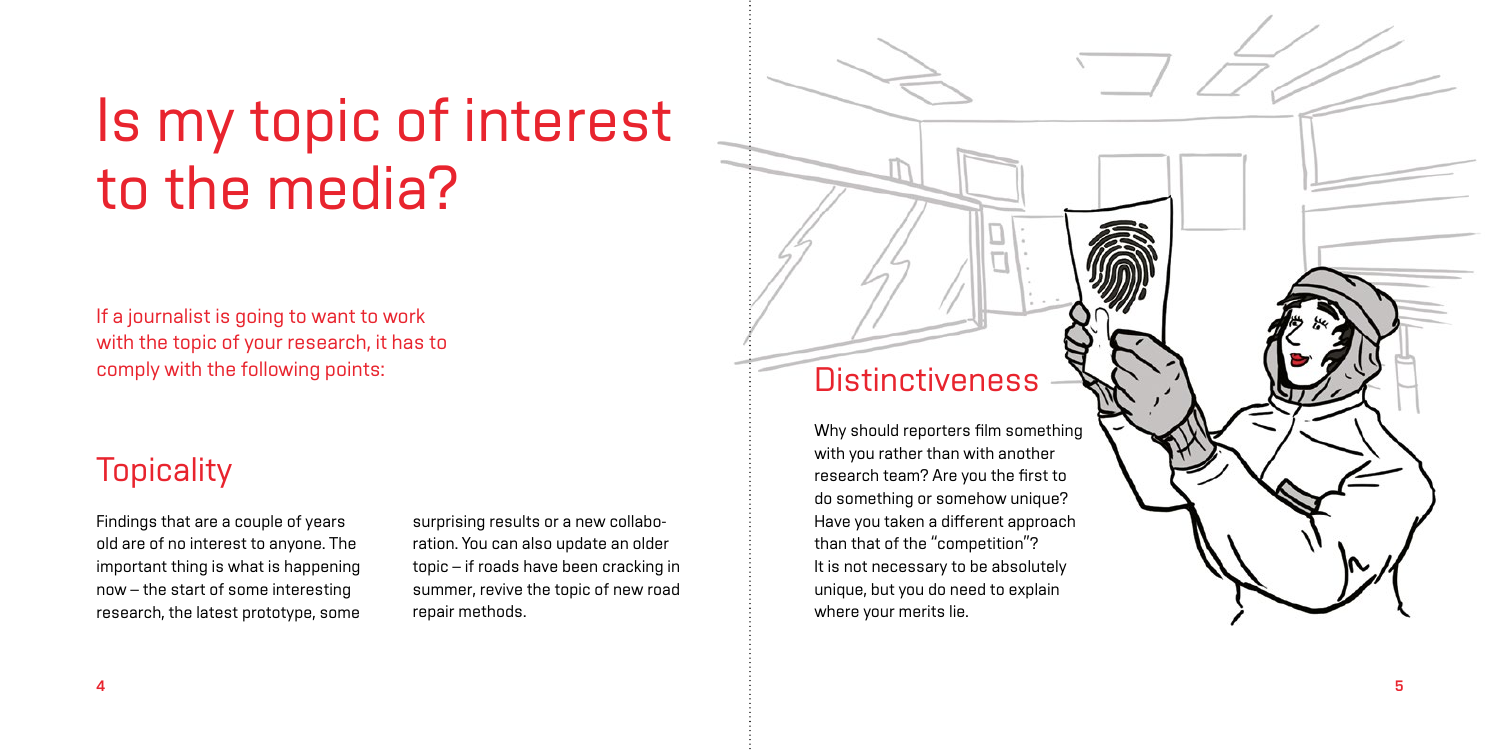### Conciseness and keeping it simple

Would you be able simply describe the main idea behind your research to your aunt or to your friends over a beer? Don't worry about what your colleagues might think about your

use of layman's language. Explaining a complicated topic in a simple way is much more demanding that reverting to formulae and expert terms.



### **Simplicity**

Answer the simple questions. What? Who? Why? Where? Why? The reporter does not need any more information and those watching will not be able to retain any more detailed information. Instead of numerical data, try using specific comparisons – for example, with an area of three football fields. This may sound somewhat banal, but people will be better able to imagine it. How long does it take a bottle made of your biodegradable material to decompose in nature? A reporter does not want to hear that it is difficult to estimate.

### The benefits for mankind

What is in it for the non-scientific public? Why should a report be read or viewed by a person who is not a scientist? The research should be focussed on improving human lives and as such, you should use illustrative examples. Prepare yourself for the reporter to ask "what is it good for?"

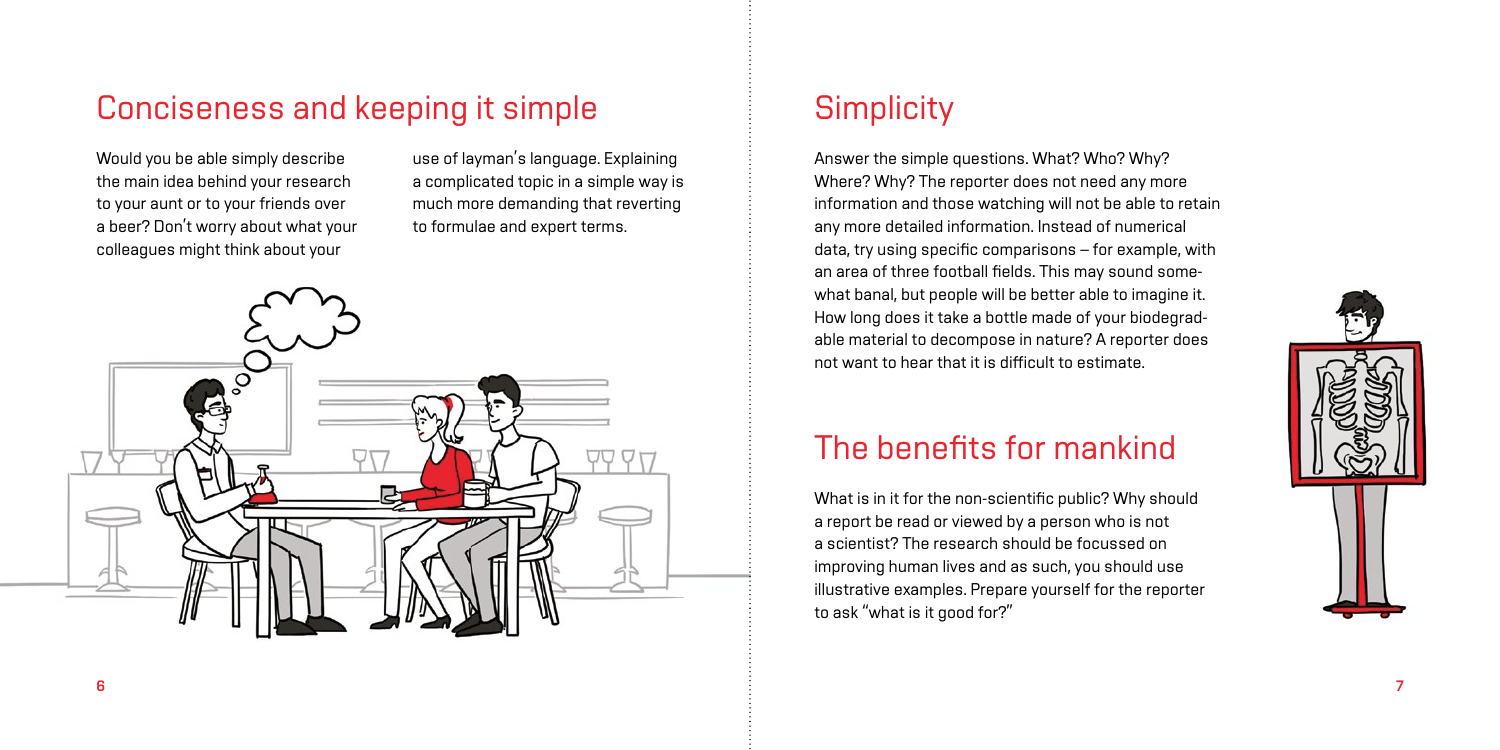### On-screen attraction

Even though it is sometimes not possible, it is always better if there is something to photograph and film. If you are speaking about new 3D printing technology, television will want footage of working printers and new products. And they will also want to film you; you don't need an academic gown or a suit – just a clean t-shirt, preferably without anything written on it.

## A willingness to speak with the media

So you don't feel like speaking with reporters? That would be a pity. Just as your interesting research cannot be done without you, the same applies to the creation of any report or article about it. If you don't feel comfortable in the spotlight, you can take heart from the fact that it will get easier with each subsequent interview. If you are still unsure, you can have a colleague from your team represent you.

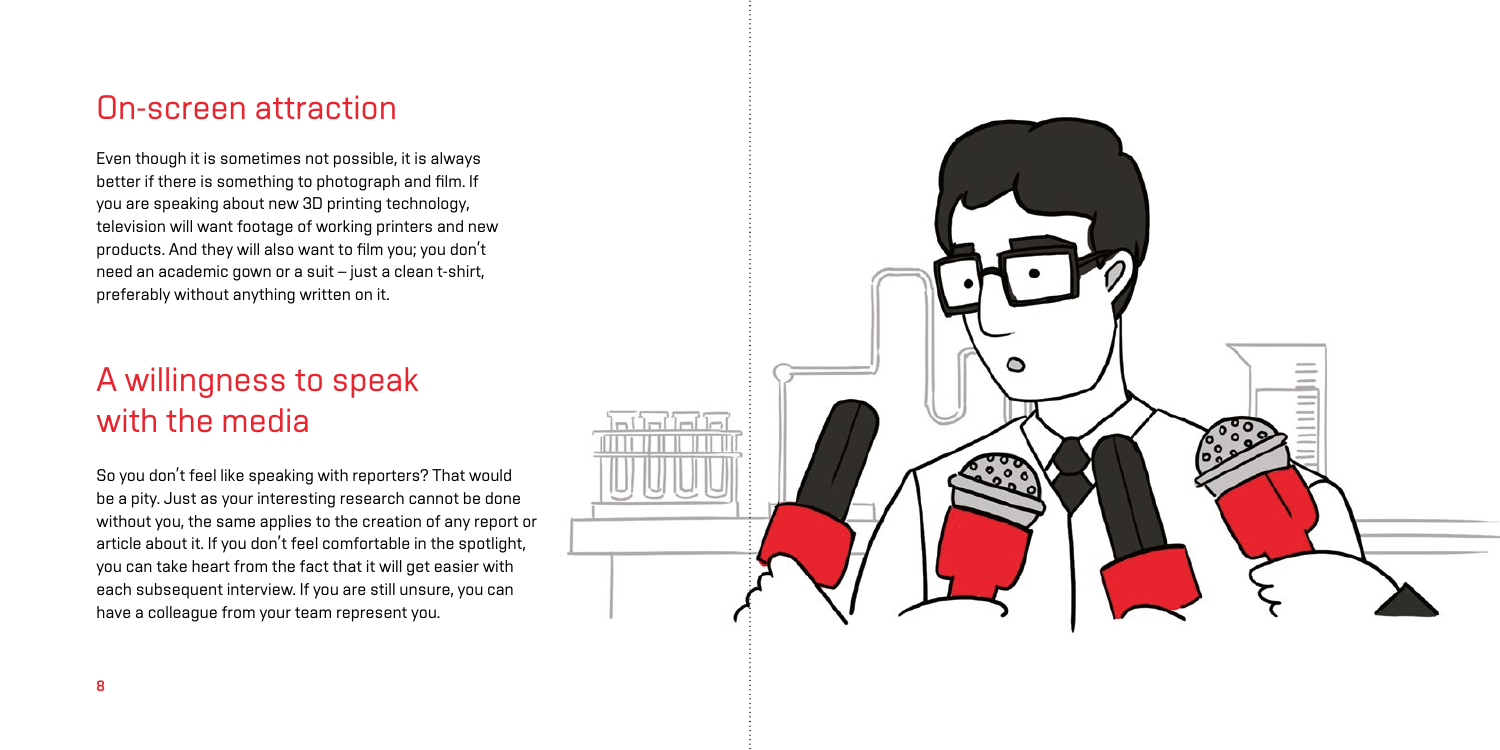## Why should I do it at all?

That's something you are possibly asking yourself. You teach, publish, lead teams and work on projects… Why do you also need to endeavour to popularise science in the media when you already have all that other work to do?

Promotion in the media has its benefits: you may attract the interest of the right people and acquire investments or grants. Or you may establish new collaborations and not just with other companies and institutions, but also with other scientific teams. One article in Reuters can easily bring you international scientific collaboration and as such a greater readership and further financing.

Nowadays, compulsory publicity is also a commonplace part of projects. If you had to pay for media support out of your own pocket, you would not be able to.

In the end, a journalist will always find somebody to talk to them about the given topic. After all, it is their job to fill up column inches or broadcasting time. If you are the one who makes the statement, you can prevent self-appointed pseudo-experts from disseminating their opinions. You will be helping science by doing so.

"Nothing in science has any value to society, if it is not communicated."

> **Anne Roe,** an American psychologist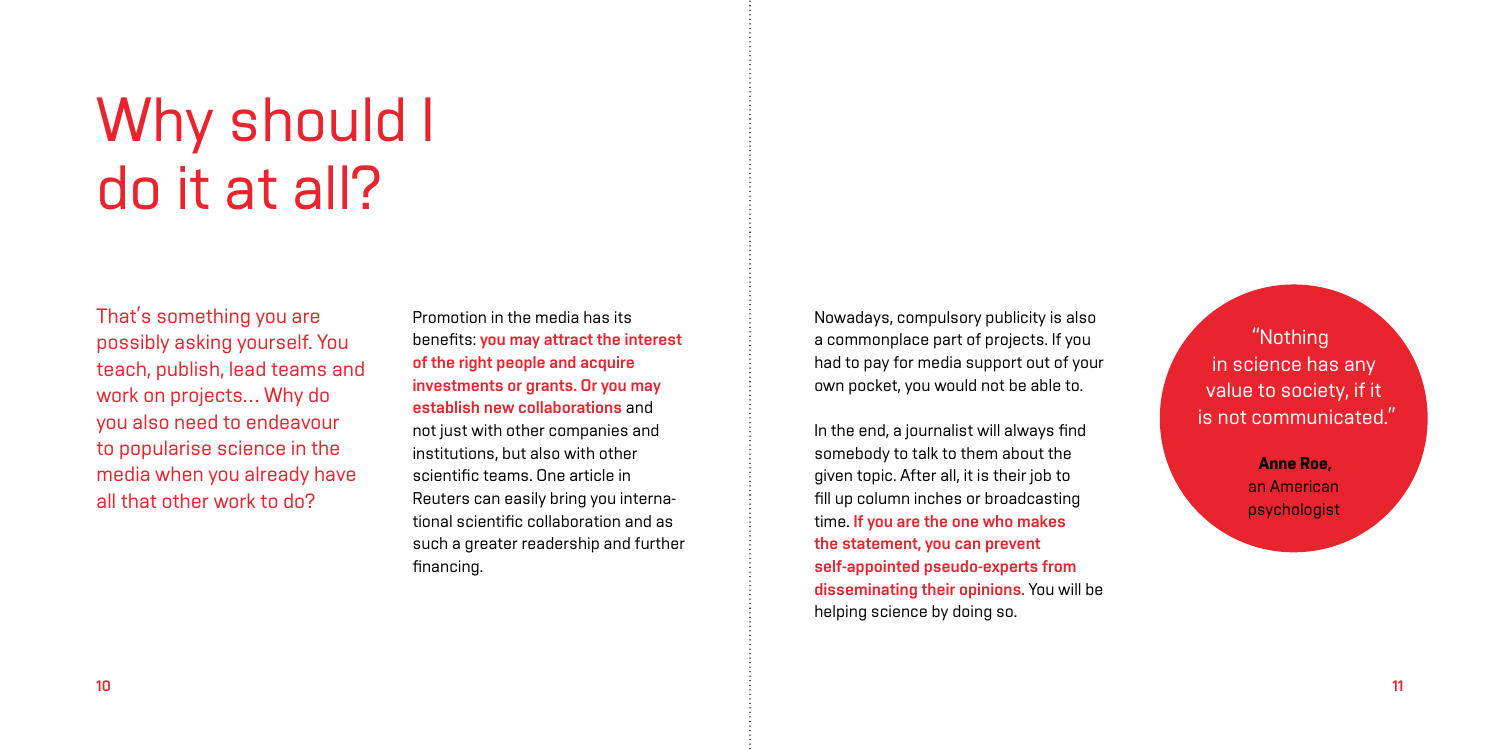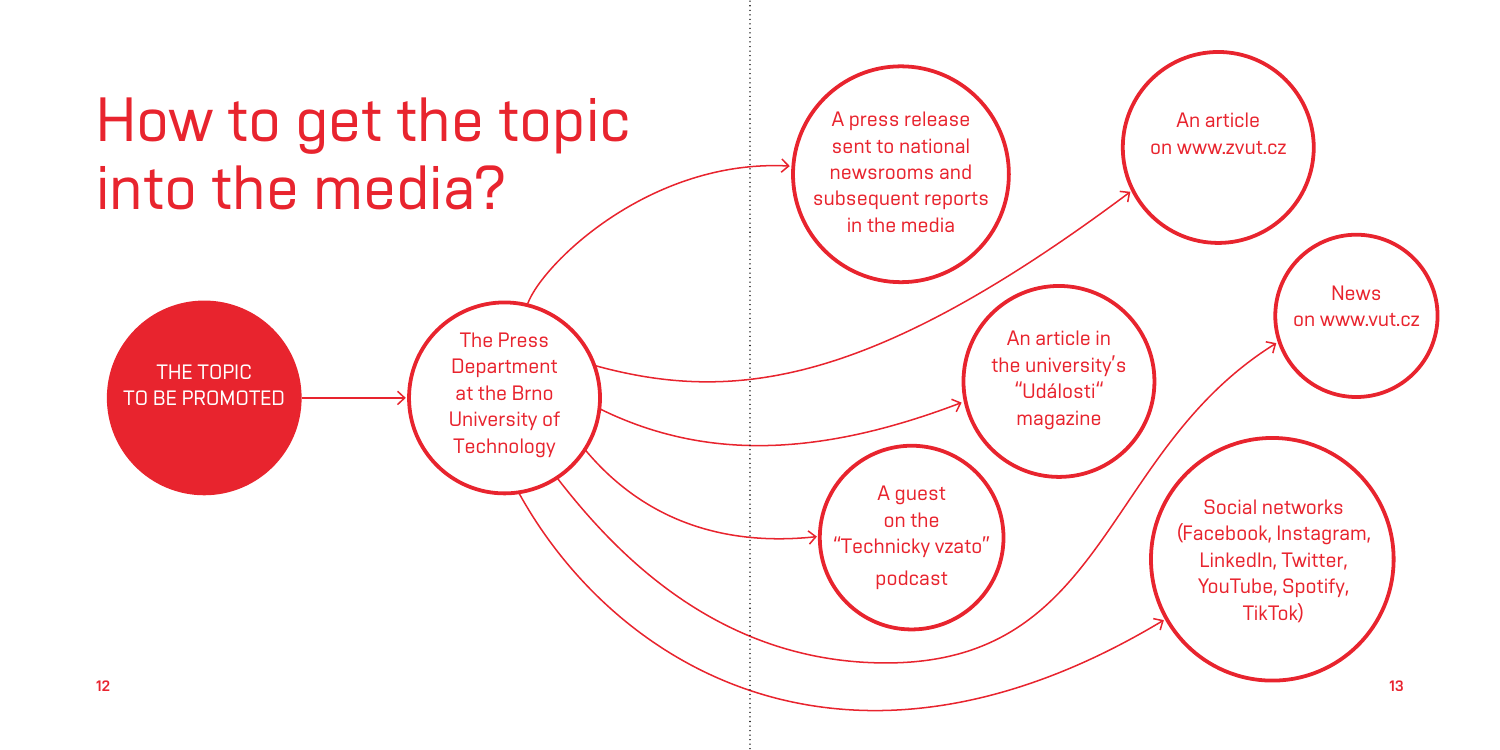The Brno University of Technology has its own Press Department. Just send us a tip concerning the topic and we will take care of the rest for you. You don't have to write your own articles – it is sufficient to submit a brief summary, in which you set out your project and its unique aspects in layman's terms.



You can send your tips to us at media@vut.cz The Marketing Department at the Brno University of Technology has a range of communication channels at its disposal that it can use to inform the world about your research. So don't hesitate to entrust the promotion of your work to our team. You are experts in science and we are experts in communication.

#### Reporters are engulfed with hundreds of emails every day and for that reason they prefer telephone

calls. Be ready for the fact that they will want a telephone number where they will be able to contact you. Are you prepared to make time for a journalist once the press report has been issued? You may be contacted by a large number of journalists after the offer of your topic has been sent to the newsrooms.

#### Would you like to see all the places where your story has appeared?

Journalists do not always have the capacity to send the resulting report or article to all their contributors. So, you can directly contact media@vut.cz. The media monitoring that we perform every day for the university means that we can always find your story, including retroactively.



**WWW**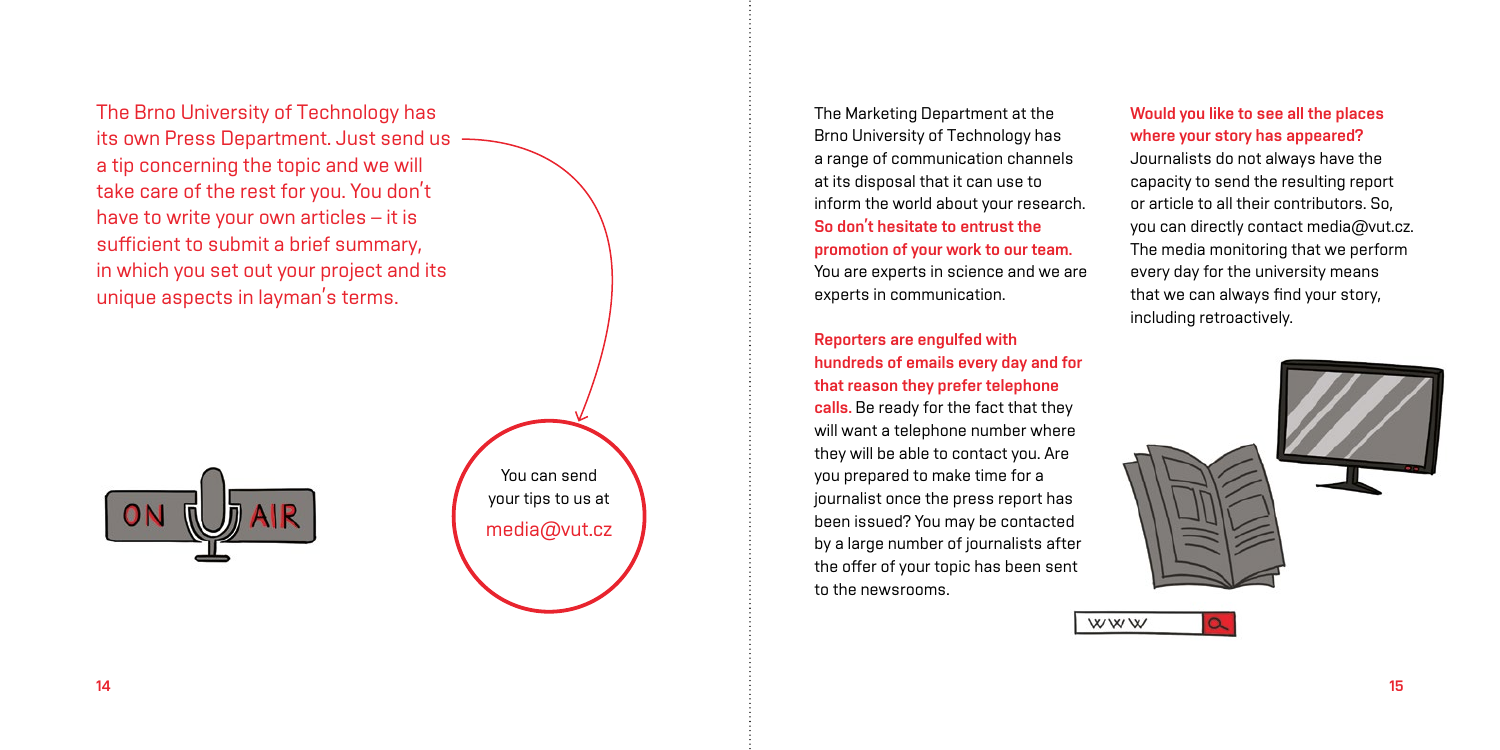# What you need to know about journalists

Reporters regularly write up several stories a day and so they have to be able to find their feet quickly in practically every field. Most newsrooms don't have reporters who specialise in specific areas; for example, in education and science. As such, a reporter has to write an article about a court dispute in the morning, about an archaeological finding at lunchtime and about a medical discovery in the evening. They aren't specialists, but they have an excellent general knowledge.

Reporters have usually spent years studying their field – journalism. Like you, they are experts in their field. They know how best to communicate a topic and present it to their readers, listeners or watchers. It isn't necessary to tell them how to do their jobs.

Topics in the news are planned up to a maximum of one day in advance, because it is difficult to estimate what will happen in the next week.

Most newsrooms don't have enough people and one reporter has to submit six articles or three reports daily. Their work tempo is high and they usually have around 30 minutes to acquire the basic material on the story. Try not to hold up the reporters with any unnecessary details or stories of your personal life – they will appreciate your professionalism.

#### The media reacts immediately.

Reporters will start calling you as soon as the press release reaches their newsroom. It is therefore necessary to answer their phone calls straight away and not to leave it till the following day to get back to them. As soon as one newsroom files the story, the others will lose interest. There is nothing older than yesterday's news.

Reporters have to work on a wide range of stories every day. It is also possible that a sudden exceptional event will cause the filming of your story to be cancelled or rescheduled for a later date. It is necessary to reckon with this and not to take it personally.

Nobody has any legal entitlement to authorisation. The Press Act does not contain any such right and it is therefore merely up to the good will of the journalist whether or not they send you an advance copy of the text for authorisation. They will usually do so, if they have time. However, they will then expect a quick response and merely a check of the facts – not the rewriting of the entire report according to your wishes. Reporters are under pressure from their editors to hand in their pieces on time and in an attractive form.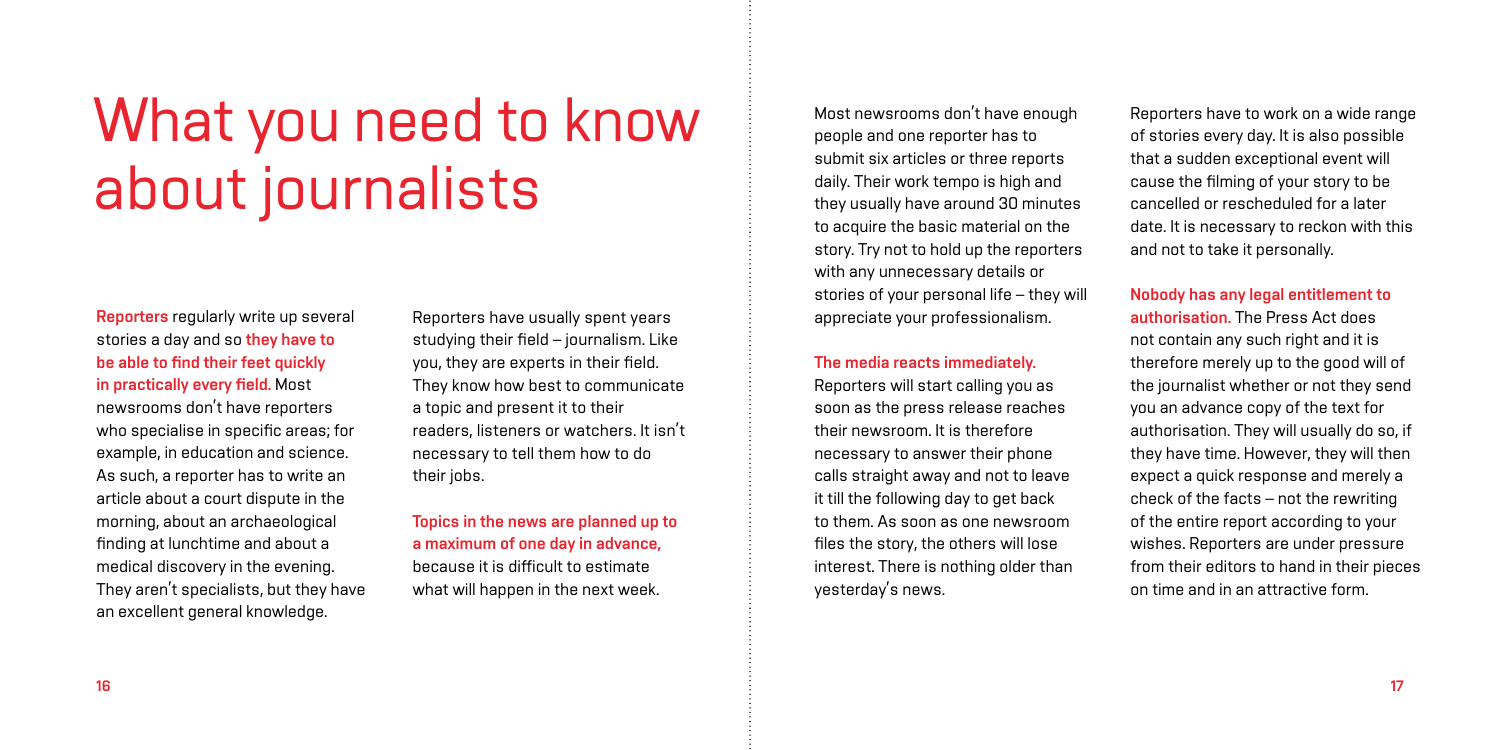# A journalist has come to see you – what now?

A journalist is a professional, so be an equal partner to them. To start with, it is necessary to be aware of one absolutely fundamental fact; you are experts in your fields, while the reporter is an expert in journalism. Avoid telling them how to film their report and what they should focus on. Focus only on what you want to tell the public.

A pleasant mood will not only ensure a good report, but will also open the door for you to make further media appearances, either in other reports or as appearances in live broadcasts.

If the journalist wants to film the story with you, you must reckon with the fact that it will take place straight away. Not in a month or a week, but preferably on the next day.

The prepared are never surprised. If the filming going to take place in your laboratory, get the devices and displays ready and think about the critical points that should be contained in the report (Who? What? When? Where? Why?). The reporter will talk to you in advance to find out what they should know. There is never time to unpack and dust off your microscopes during filming.

### A PRACTICAL TIP

Television appreciates working machines, radio likes interesting sounds and newspapers want top quality photographs. Keep this in mind.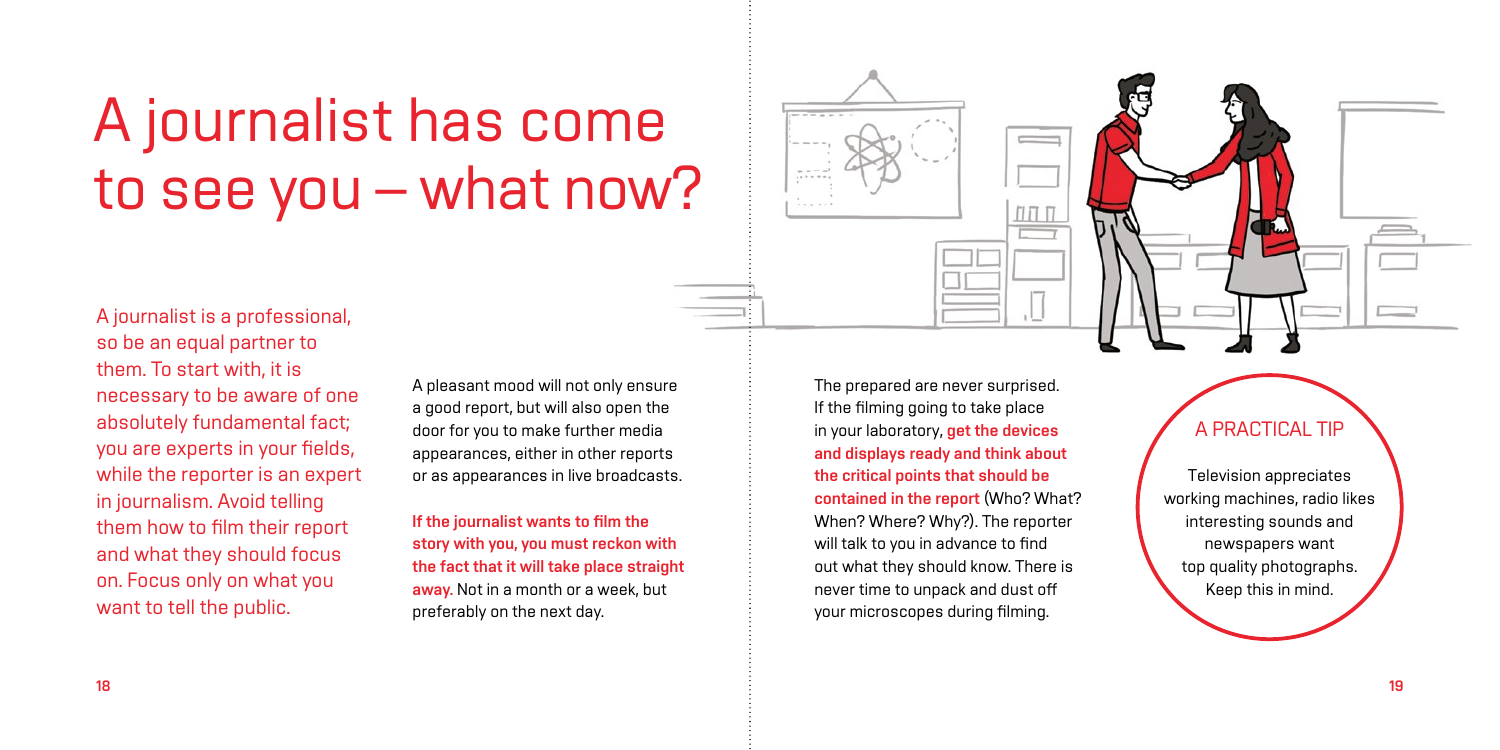When doing a report that will usually be broadcast on television on the same day or come out in a newspaper on the following day, you have the option of correcting yourself or redoing a statement or a recording on the spot. Make use of this option, if you think that you could have said something better. Don't read off a piece of paper – speak naturally. On the other hand, you do not have the option of making corrections during live broadcasts on radio or television and that is why preparation is very important. The reporter should always go through the questions with you in advance.

A reporter can make mistakes in their report, if they have failed to correctly understand the story. Be sure to avoid this possibility and explain everything carefully. If you don't wish

anyone to misinterpret your research, be sure not to leave any questions hanging in the air. Don't worry – you're not in front of a scientific panel and your colleagues will appreciate your ability to promote your research comprehensibly and simply. If your statement is overly long-winded and specialised, the reporter will never contact you again.

30 minutes of filming = 30 seconds of a report. Don't expect that everything you say on camera will be included in the report. Broadcasting time and column space are expensive. Be factual, if you want something specific to appear in the report.

The story should be discussed by somebody who has actually worked on it and not by somebody who has merely formally led the work.

Public media cannot mention or promote commercial entities by law. If you are cooperating, for example, with the TESCAN company, you can only mention it as a producer of electron microscopes from Brno. Or you can omit any mention of it at all.

#### Be pleasant and helpful. Come on time and adhere to the agreement.

Don't complain about your colleagues or your employer and never berate the media in front of reporters. On the contrary, it is a good idea to mention another of your projects or to highlight what your colleagues are working on. Build good relations with journalists. They are the ones who decide what their other reports will be about.

Journalists' plans change from minute to minute. Don't be upset with them, if they cancel the filming at the last minute. Being up-to-date is the first principle of journalism and this unfortunately means that science sometimes has to wait.

#### Academic titles are not used in

the news – instead of associate professors or professors, there are laboratory heads, researchers or simply scientists. Don't try to force any project numbers into the text or the broadcast. Journalists don't like the so-called language of Brussels and most mere mortals have no idea about what the projects are.

The participants, including you, are not paid any remuneration for doing filming a report. Media space is expensive. Consider it a free advertisement for you, your project and the university.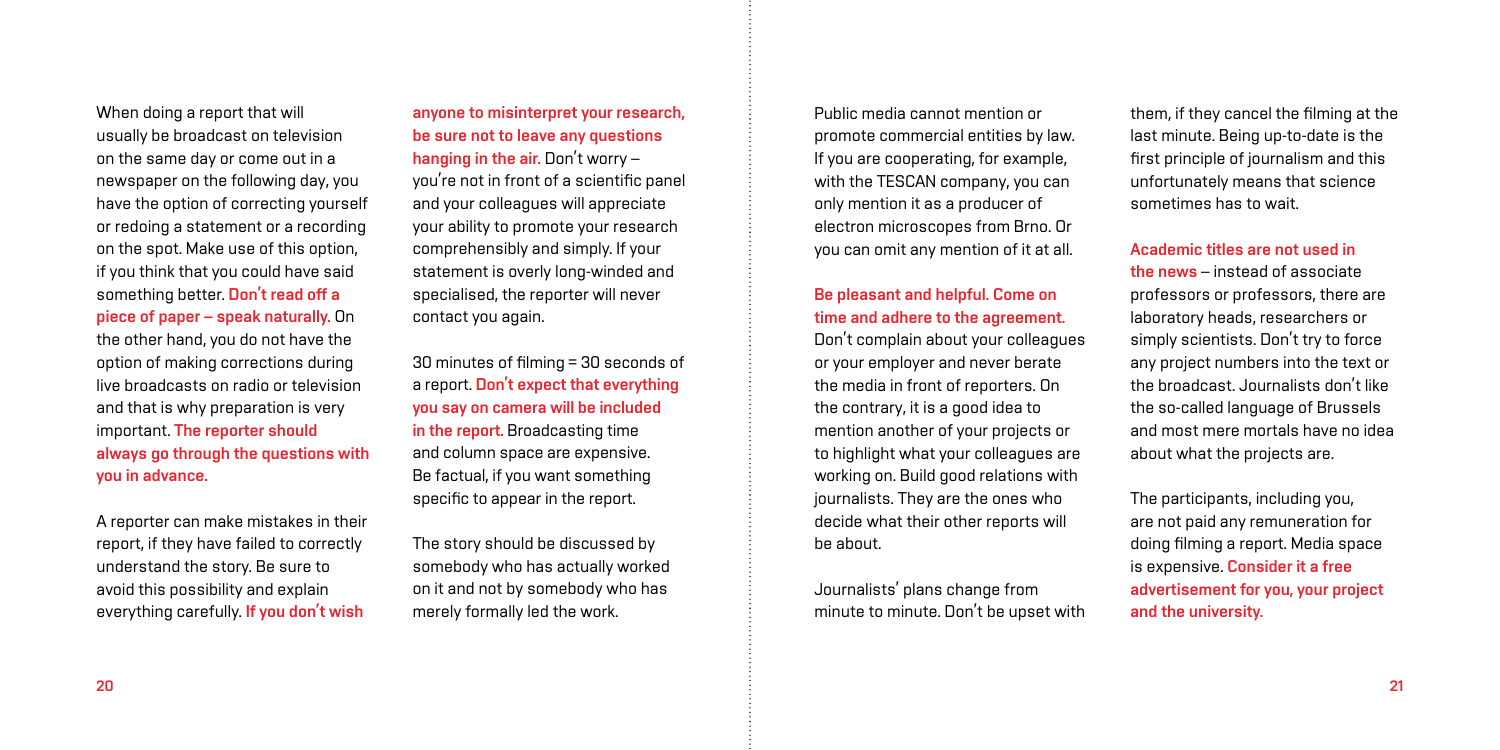# And what happens then?

If you communicate well with the journalist, they may store you in their contacts and contact you again in the future. Feel free to let us know, if this occurs, because this contact occurs outside the auspices of the Press Department at the Brno University of Technology. All it takes is just

one sentence to media@vut.cz







Popular interviewees are often contacted directly, including with regard to more general topics. Even though this involves small media appearances, it is an excellent idea to try and make time for reporters and to answer their questions intelligibly.

A disadvantage of media popularity lies in the fact that the public may get the impression that you can also resolve their individual problems. Despite your saying that you are working on a prototype, people may

contact you to ask where they can buy it. Count on this happening and be patient.

However, the positives definitely outweigh the negatives. By promoting your work in the mainstream media you are helping to not only increase your own visibility, but also that of your team and your entire field of science. This may be how potential aspirants or the public learn of it for the first time. As such, you are helping science as a whole. And we thank you for that.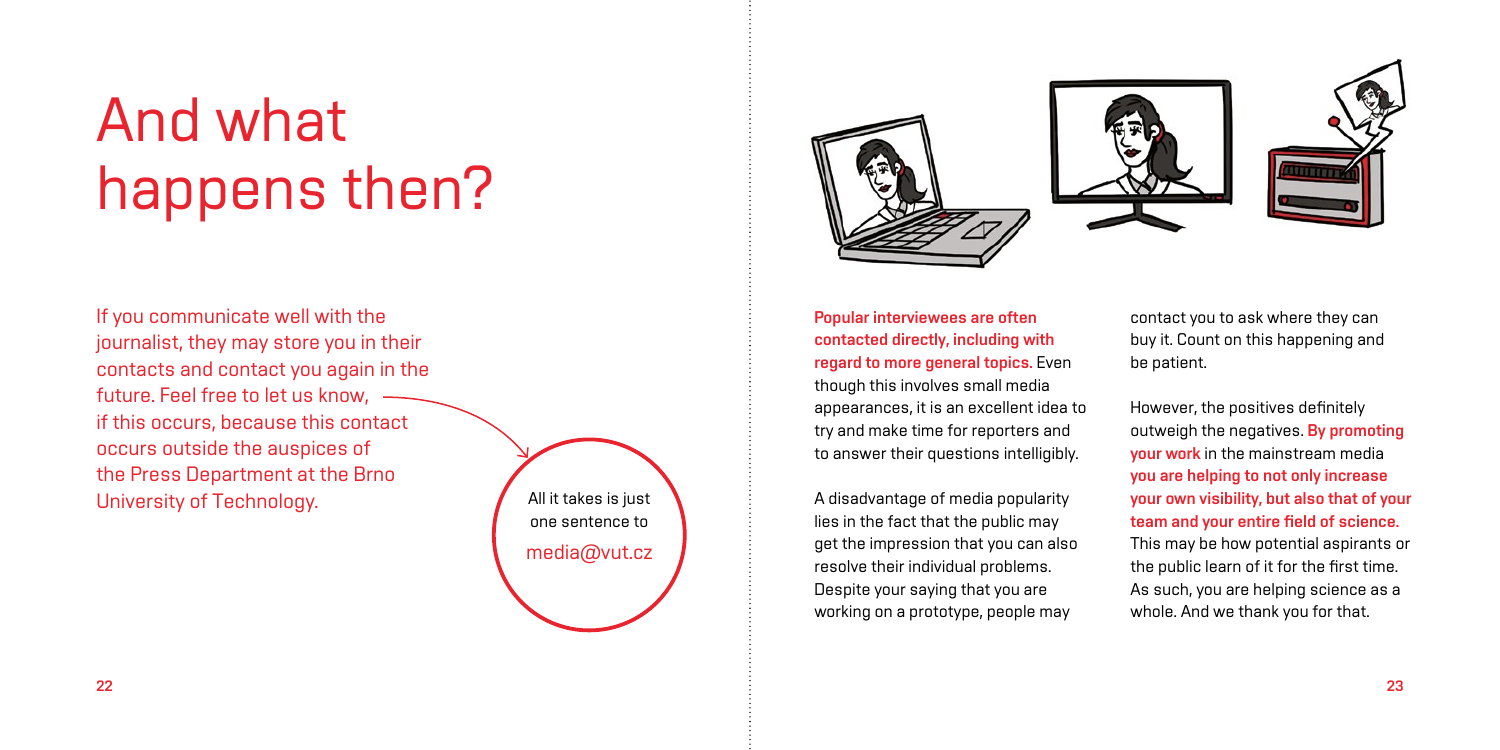## The Ten **Commandments**

#### Be prepared,

have a brief outline of what you want to say in your head and get your laboratory and any demonstrations ready in advance.

Highlight the unique nature or primacy of your research.

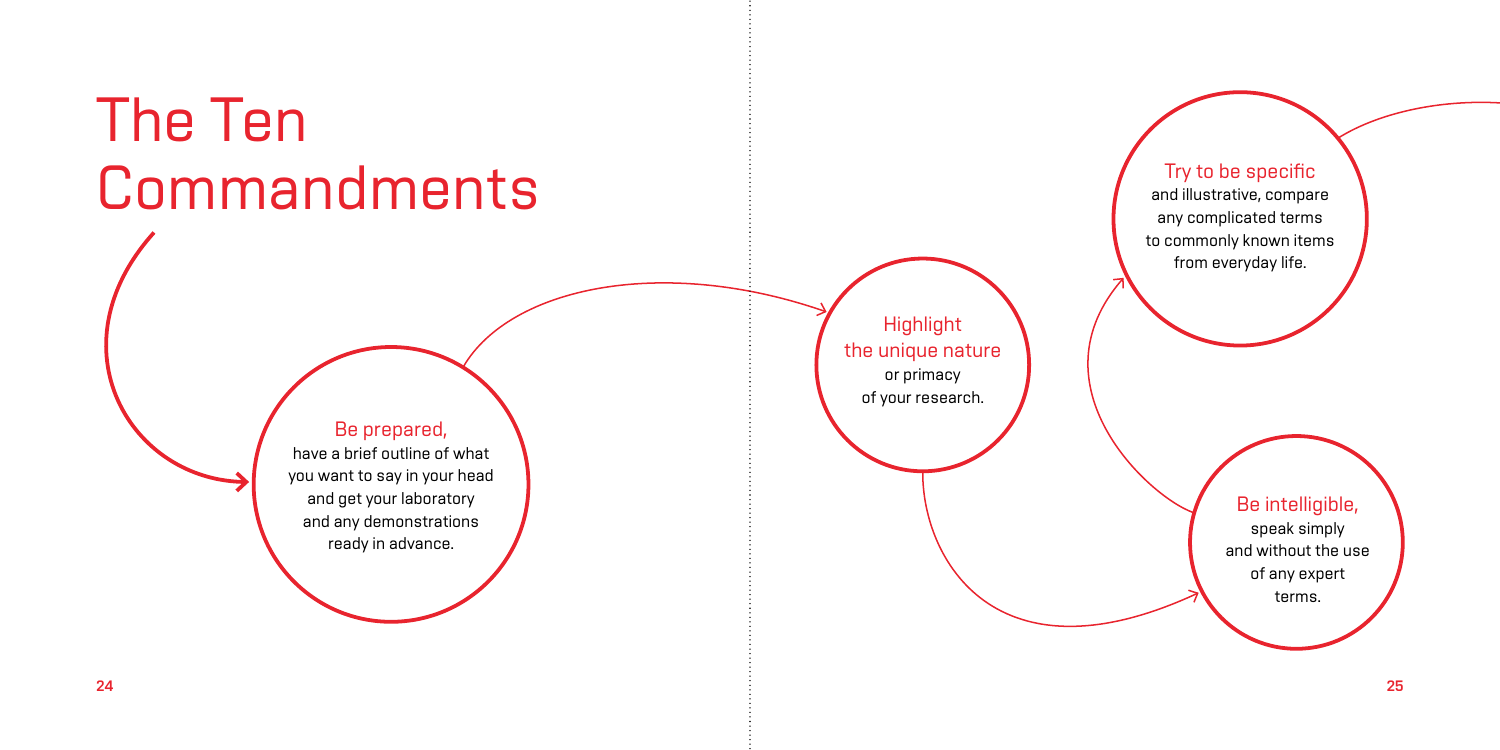

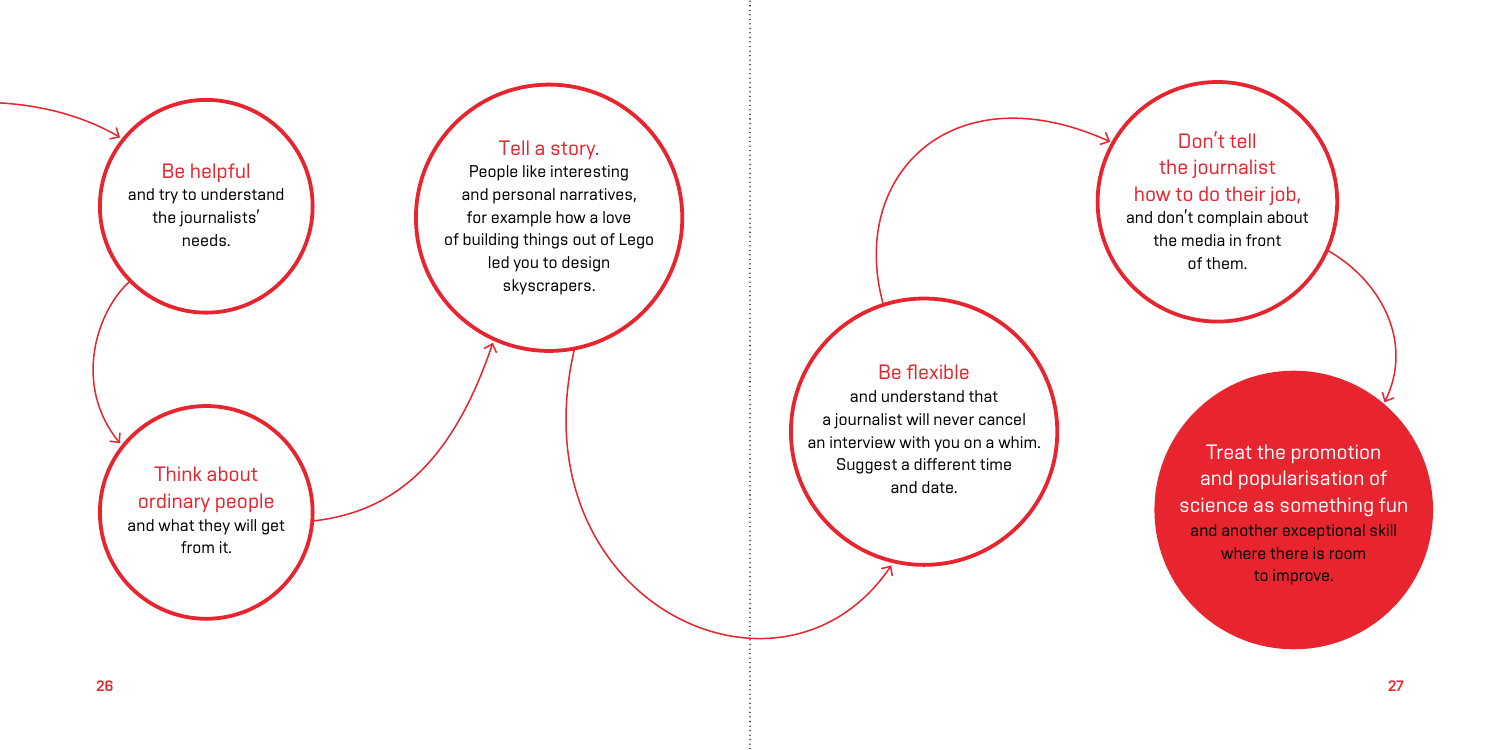

Published by Department of Marketing and External Relations of the BUT in 2021.

Graphic design and typesetting: Vojtěch Lunga Ilustrations: Michaela Lovecká Printing: Tiskárna Didot, s.r.o.

Brno University of Technology Antonínská 548/1, 601 90 Brno

**www.vut.cz**